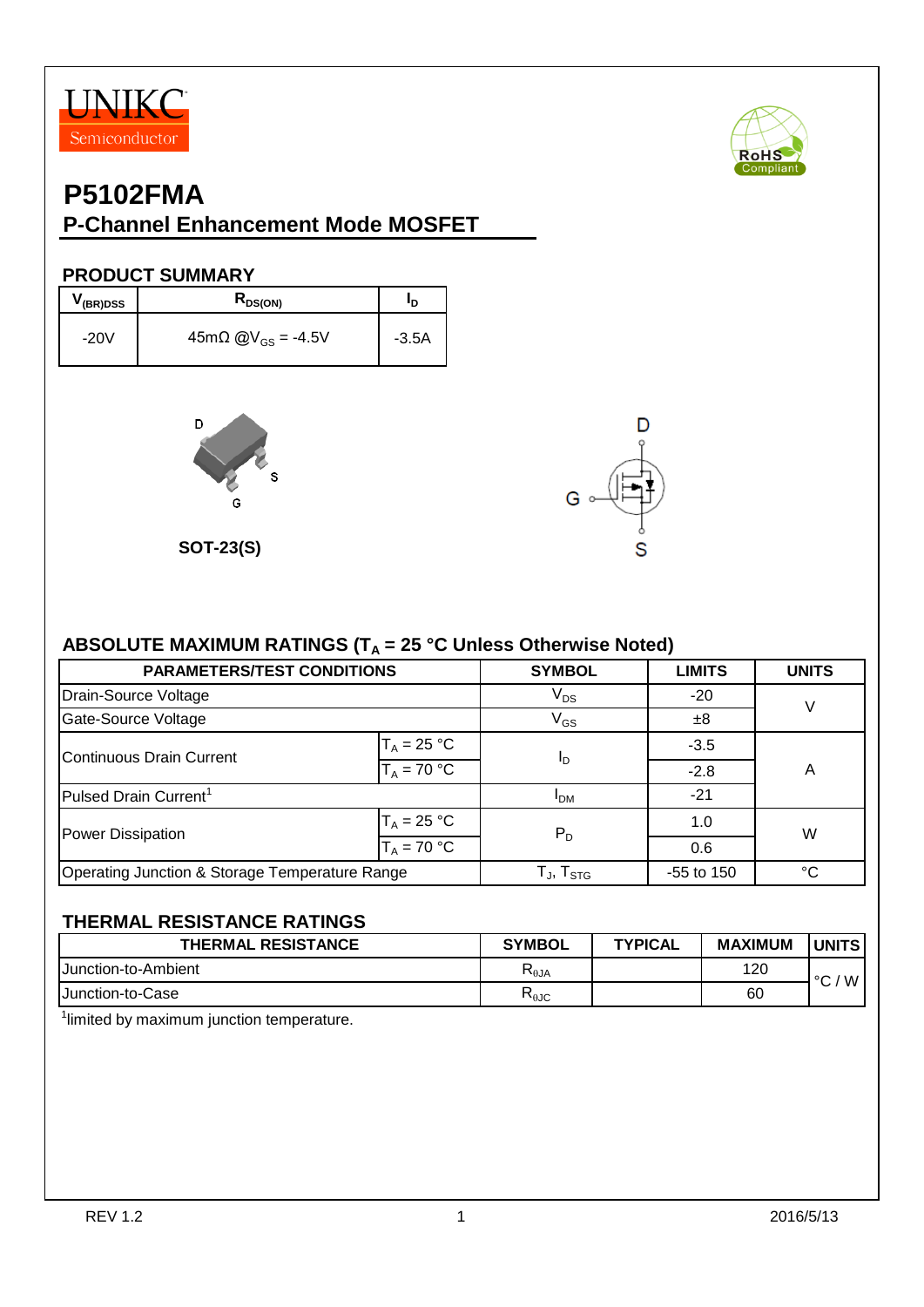



## **P-Channel Enhancement Mode MOSFET**

#### **ELECTRICAL CHARACTERISTICS (T<sup>J</sup> = 25 °C, Unless Otherwise Noted)**

| <b>PARAMETER</b>                                 | <b>SYMBOL</b><br><b>TEST CONDITIONS</b> |                                                                  | <b>LIMITS</b> |            |            | <b>UNITS</b> |
|--------------------------------------------------|-----------------------------------------|------------------------------------------------------------------|---------------|------------|------------|--------------|
|                                                  |                                         |                                                                  | <b>MIN</b>    | <b>TYP</b> | <b>MAX</b> |              |
| <b>STATIC</b>                                    |                                         |                                                                  |               |            |            |              |
| Drain-Source Breakdown Voltage                   | $V_{(BR)DSS}$                           | $V_{GS} = 0V$ , $I_D = -250 \mu A$                               | $-20$         |            |            | $\vee$       |
| Gate Threshold Voltage                           | $V_{GS(th)}$                            | $V_{DS} = V_{GS}$ , $I_D = -250 \mu A$                           | $-0.45$       | $-0.6$     | $-0.9$     |              |
| Gate-Body Leakage                                | $I_{GSS}$                               | $V_{DS} = 0V$ , $V_{GS} = \pm 8V$                                |               |            | ±100       | nA           |
|                                                  |                                         | $V_{DS}$ = -16V, $V_{GS}$ = 0V                                   |               |            | $-1$       | μA           |
| Zero Gate Voltage Drain Current                  | $I_{DSS}$                               | $V_{DS} = -10V$ , $V_{GS} = 0V$ , $T_J = 70 °C$                  |               |            | $-10$      |              |
| Drain-Source On-State<br>Resistance <sup>1</sup> |                                         | $V_{GS} = -1.8V$ , $I_D = -2A$                                   |               | 60         | 71         |              |
|                                                  | $R_{DS(ON)}$                            | $V_{GS}$ = -2.5V, $I_D$ = -3.5A                                  |               | 48         | 55         | $m\Omega$    |
|                                                  |                                         | $V_{GS}$ = -4.5V, $I_D$ = -3.5A                                  |               | 40         | 45         |              |
| On-State Drain Current <sup>1</sup>              | $I_{D(ON)}$                             | $V_{DS}$ =-5V, $V_{GS}$ = -4.5V                                  | $-21$         |            |            | A            |
| Forward Transconductance <sup>1</sup>            | $g_{fs}$                                | $V_{DS} = -5V$ , $I_D = -3.5A$                                   |               | 17         |            | S            |
|                                                  |                                         | <b>DYNAMIC</b>                                                   |               |            |            |              |
| Input Capacitance                                | $C_{\text{iss}}$                        |                                                                  |               | 1180       |            | pF           |
| <b>Output Capacitance</b>                        | $C_{\rm oss}$                           | $V_{GS} = 0V$ , $V_{DS} = -10V$ , f = 1MHz                       |               | 185        |            |              |
| Reverse Transfer Capacitance                     | $\mathbf{C}_{\text{rss}}$               |                                                                  |               | 117        |            |              |
| Total Gate Charge <sup>2</sup>                   | $Q_g$                                   |                                                                  |               | 16.7       |            | nC           |
| Gate-Source Charge <sup>2</sup>                  | $\mathsf{Q}_{\mathsf{gs}}$              | $V_{DS}$ = -10V, $V_{GS}$ =-4.5V,<br>$I_{D} = -3.5A$             |               | 1.8        |            |              |
| Gate-Drain Charge <sup>2</sup>                   | $Q_{\text{gd}}$                         |                                                                  |               | 4.6        |            |              |
| Turn-On Delay Time <sup>2</sup>                  | $t_{d(on)}$                             |                                                                  |               | 20         |            |              |
| Rise Time <sup>2</sup>                           | $t_{r}$                                 | $V_{DS}$ = -10V                                                  |               | 36         |            | nS           |
| Turn-Off Delay Time <sup>2</sup>                 | $t_{d(\text{off})}$                     | $I_D \approx -3.5A$ , $V_{GS} = -4.5V$ , $R_{GEN} = 3.3\Omega$   |               | 45         |            |              |
| Fall Time <sup>2</sup>                           | $t_{f}$                                 |                                                                  |               | 62         |            |              |
|                                                  |                                         | SOURCE-DRAIN DIODE RATINGS AND CHARACTERISTICE ( $T_J = 25 °C$ ) |               |            |            |              |
| <b>Continuous Current</b>                        | $I_{\rm S}$                             |                                                                  |               |            | $-3.5$     | A            |
| Forward Voltage <sup>1</sup>                     | $V_{SD}$                                | $I_F = -3.5A$ , $V_{GS} = 0V$                                    |               |            | $-1.3$     | $\vee$       |
| <b>Reverse Recovery Time</b>                     | $t_{rr}$                                |                                                                  |               | 30         |            | nS           |
| Reverse Recovery Change                          | $Q_{rr}$                                | $I_F = -3.5A$ , dl <sub>F</sub> /dt = 100A / $\mu$ S             |               | 14         |            | nC           |

<sup>1</sup>Pulse test : Pulse Width  $\leq$  300 µsec, Duty Cycle  $\leq$  2%.

<sup>2</sup>Independent of operating temperature.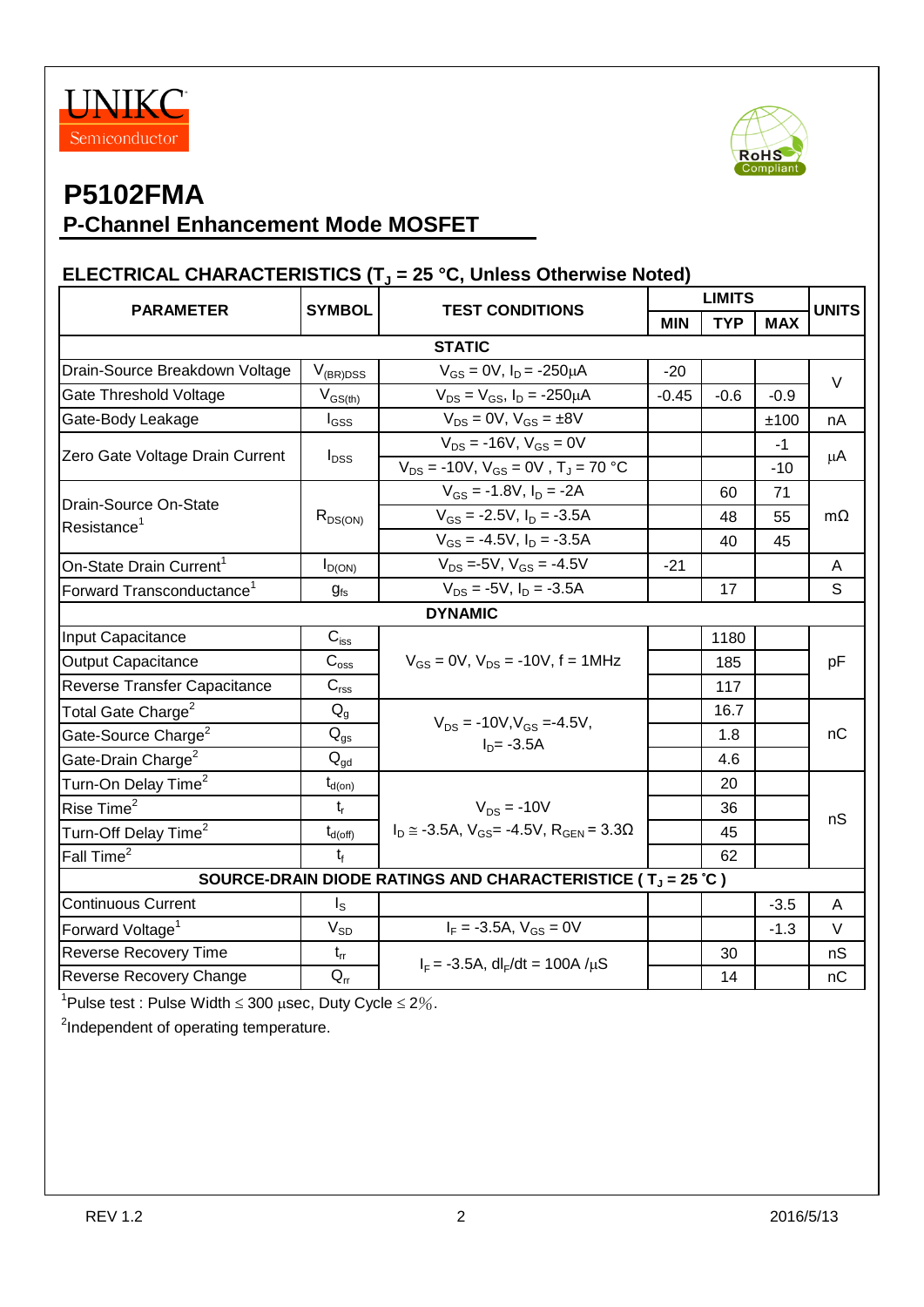



 $\overline{\mathbf{c}}$ 

20

 $2.5$ 

**CISS** 

coss **CRSS** 

30

25

 $VGS = -1.8V$ 

 $VGS = -2.5V$ 

 $VGS = 4.5V$ 

**Following** 

## **P5102FMA P-Channel Enhancement Mode MOSFET**



20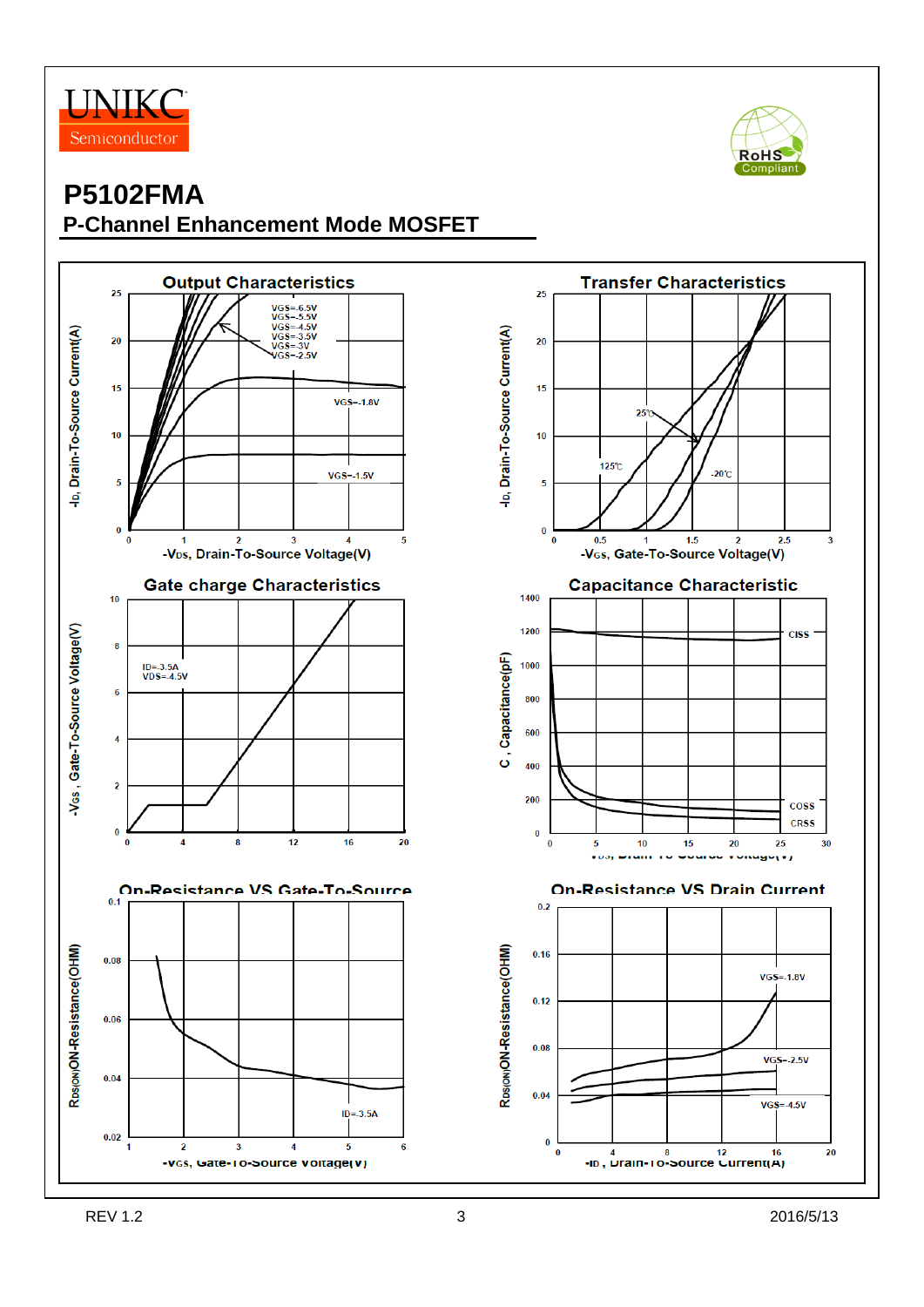



# **P5102FMA P-Channel Enhancement Mode MOSFET**

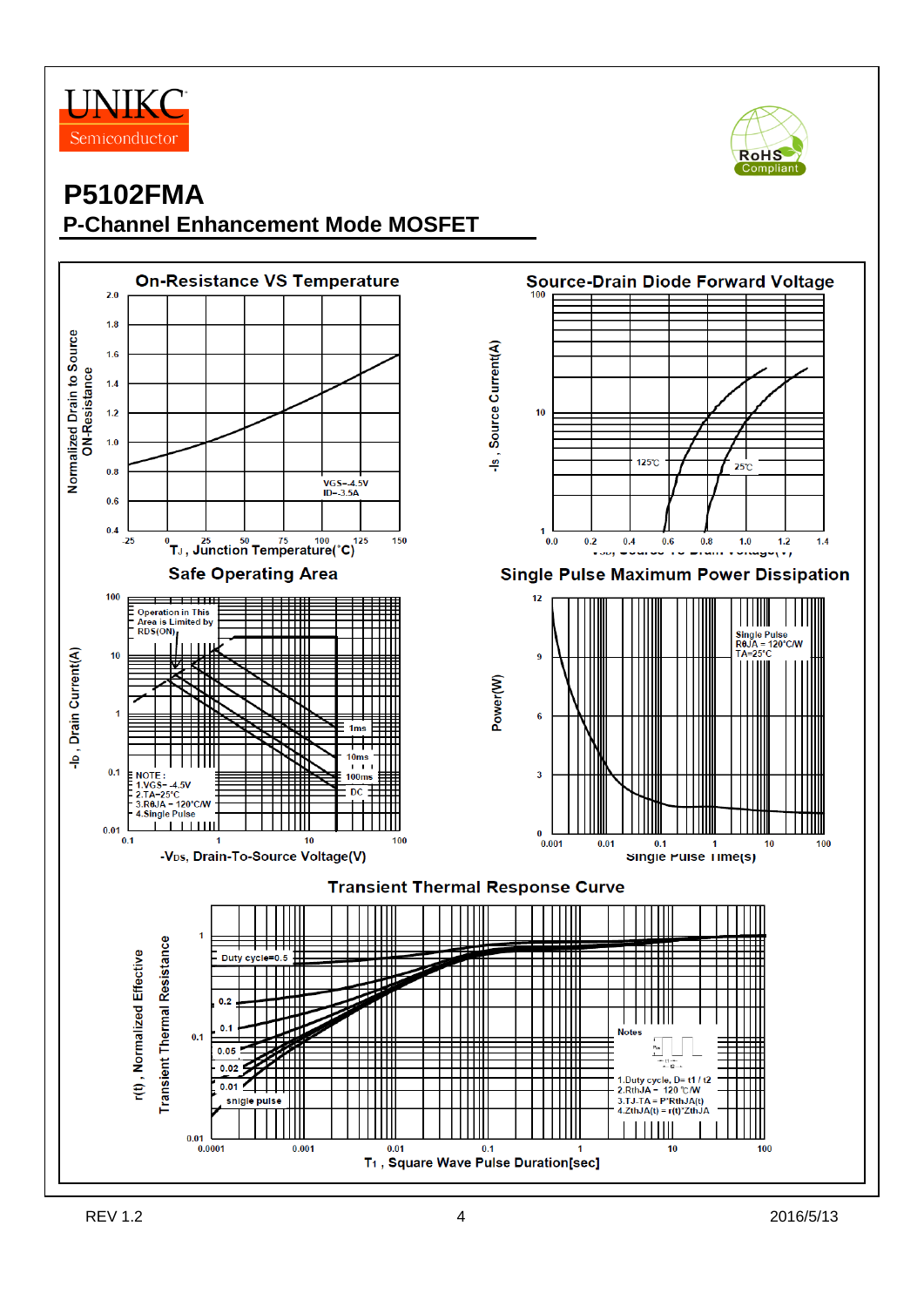



## **P-Channel Enhancement Mode MOSFET**

#### **Package Dimension**

# **SOT-23 (S) MECHANICAL DATA**

| <b>Dimension</b> | mm   |      |      |                  | mm   |      |      |  |
|------------------|------|------|------|------------------|------|------|------|--|
|                  | Min. | Typ. | Max. | <b>Dimension</b> | Min. | Typ. | Max. |  |
| A                | 0.9  |      |      | Н                | 0.08 |      | 0.2  |  |
| B                | 2.25 |      | 2.85 |                  | 0.15 |      | 0.6  |  |
| $\mathsf C$      | 1.2  |      | 1.4  |                  |      |      |      |  |
| D                | 2.8  |      | 3.04 |                  |      |      |      |  |
| E                | 0.89 |      | 1.2  |                  |      |      |      |  |
| F                | 0    |      | 0.1  |                  |      |      |      |  |
| G                | 0.3  |      | 0.5  |                  |      |      |      |  |

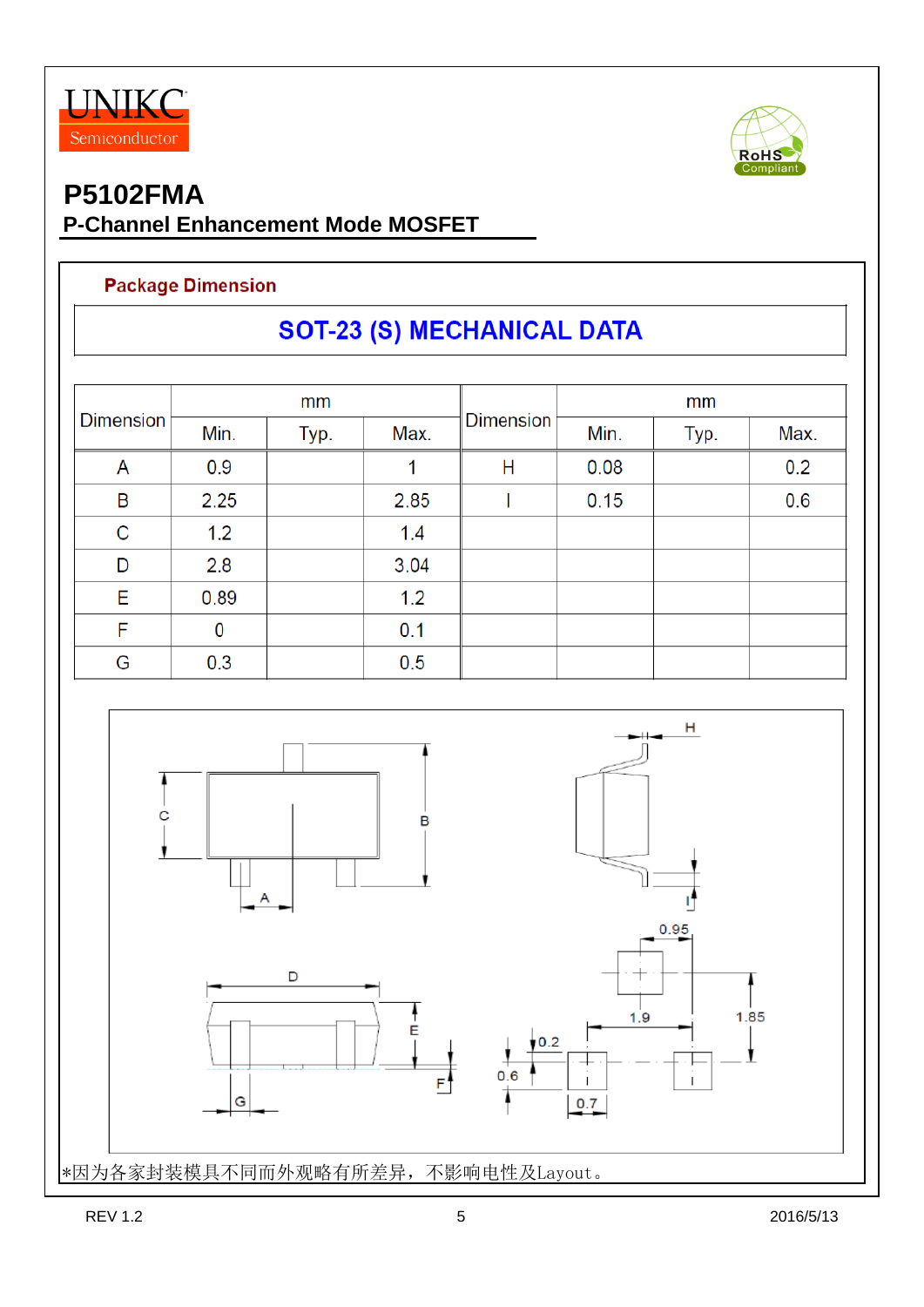



# **P-Channel Enhancement Mode MOSFET**

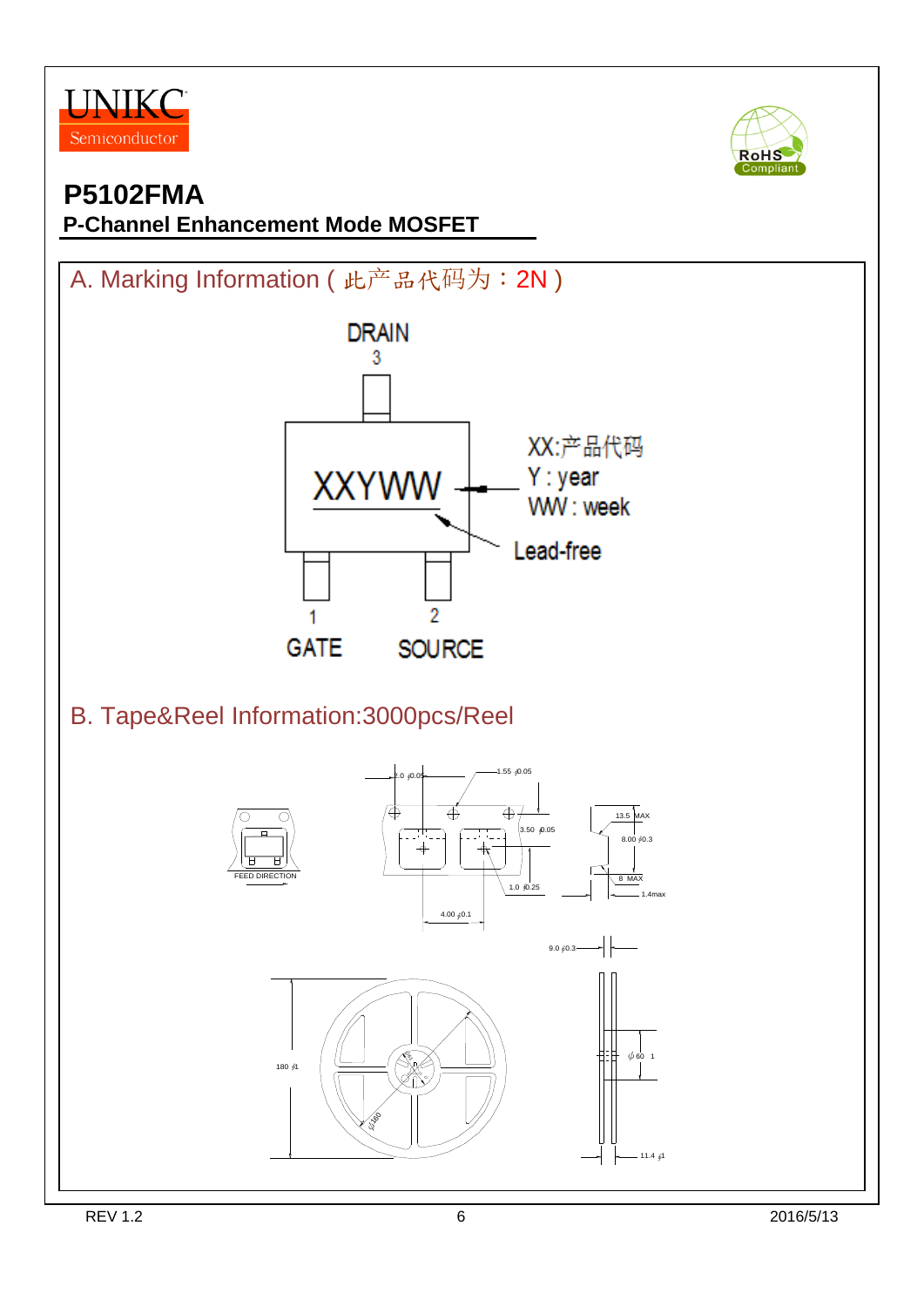



### **P-Channel Enhancement Mode MOSFET**